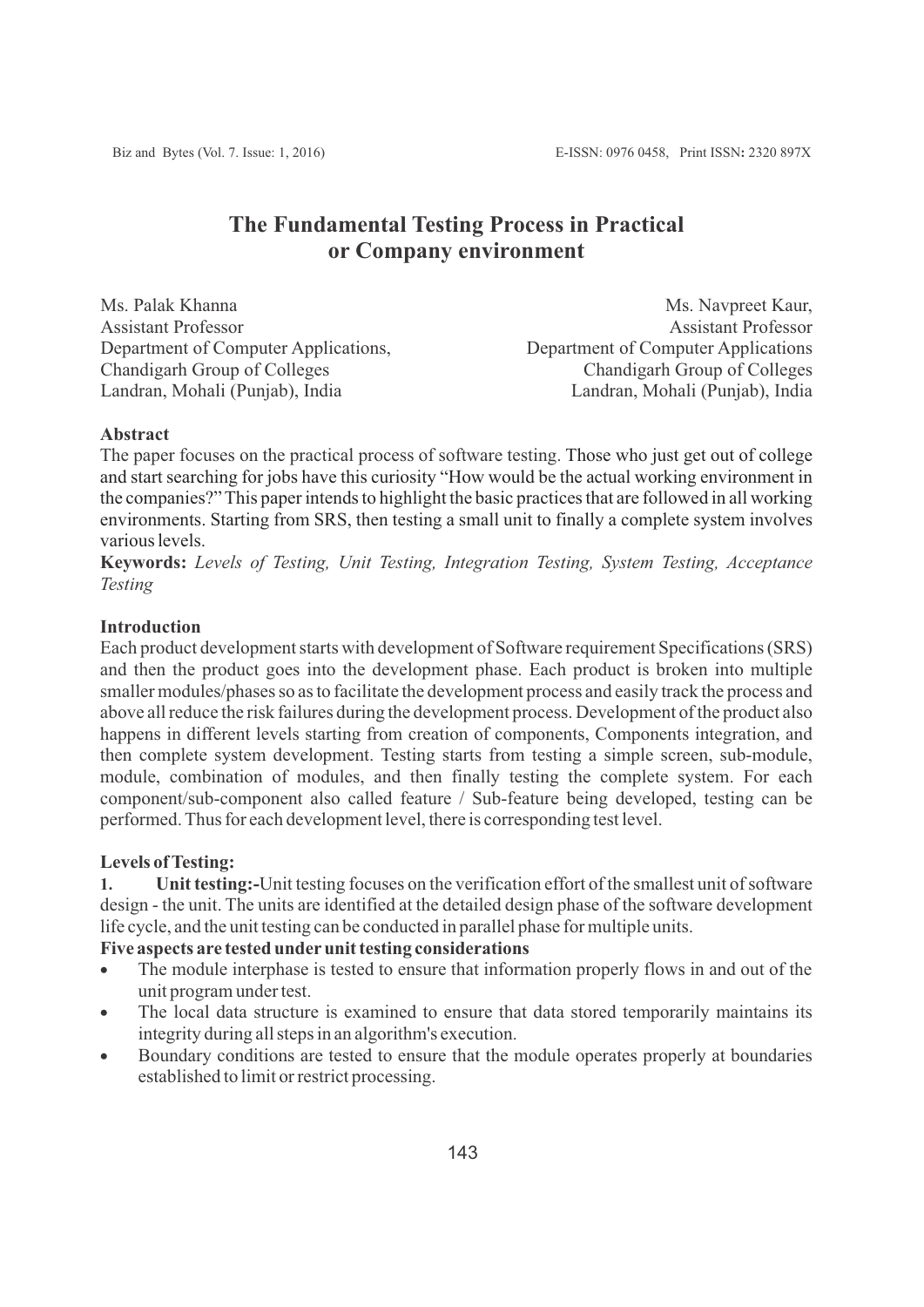- · All independent paths (basis paths) through the control structure are exercised to ensure that all statements in a module have been executed at least once.
- And finally, all error-handling path are tested.

# **Unit Test Coverage Goals:**

**Path coverage:** Path coverage technique is to verify weather each of the possible paths in each of the function has executed properly. A path is a set of branches of possible flow. Since loop introduces unbounded number of paths, the path coverage technique employs a test that consider only a limited number of looping possibilities.

**Statement coverage:** The statement coverage technique requires that every statement in the program is to be evoked at least once. It verifies coverage at high level rather than decision execution or Boolean expressions. The advantage of this is that measure can be applied directly to the object code & does not require processing source code.

**Decision (Logic/Branch) coverage:** The decision coverage test technique seeks to identify the percentage of all possible decision outcomes that have been considered by a suit of test procedures. It requires that every point of entry & exit in the software program be invoked at least once. It also requires that all possible conditions for a decision in the program be exercised at least once.

**Condition coverage:** This technique seeks to verify the accuracy of true or false outcome of each Boolean sub expression. This technique employs tests that measure the sub expressions independently.

**Multiple-condition coverage:** This technique covers the different conditions which are interrelated.

**The integral parts covered under unit testing will be**: Active server page (ASP) that invokes the ATL component (which in turn can use  $C++$  classes). The actual interaction of the component with the persistent store or database or database tables driver for the unit testing of a unit belonging to a particular component or subsystem depends on the component alone. Wherever user interface is available, UI called from a web browser will initiate the testing process. If UI is not available then appropriate driver (code in  $C++$  as an example) will be developed for testing.

Unit testing would also include testing inter-unit functionality within a component. This will consist of two different units belonging to same component interacting with each other. The functionality of such units will be tested with separate unit test(S).

Each unit of functionality will be tested for the following considerations:

**Type:** This validation ensures that the value corresponding to the type of field(only) should be entered i.e. if any is created for alphanumeric characters, then the user should not be allowed to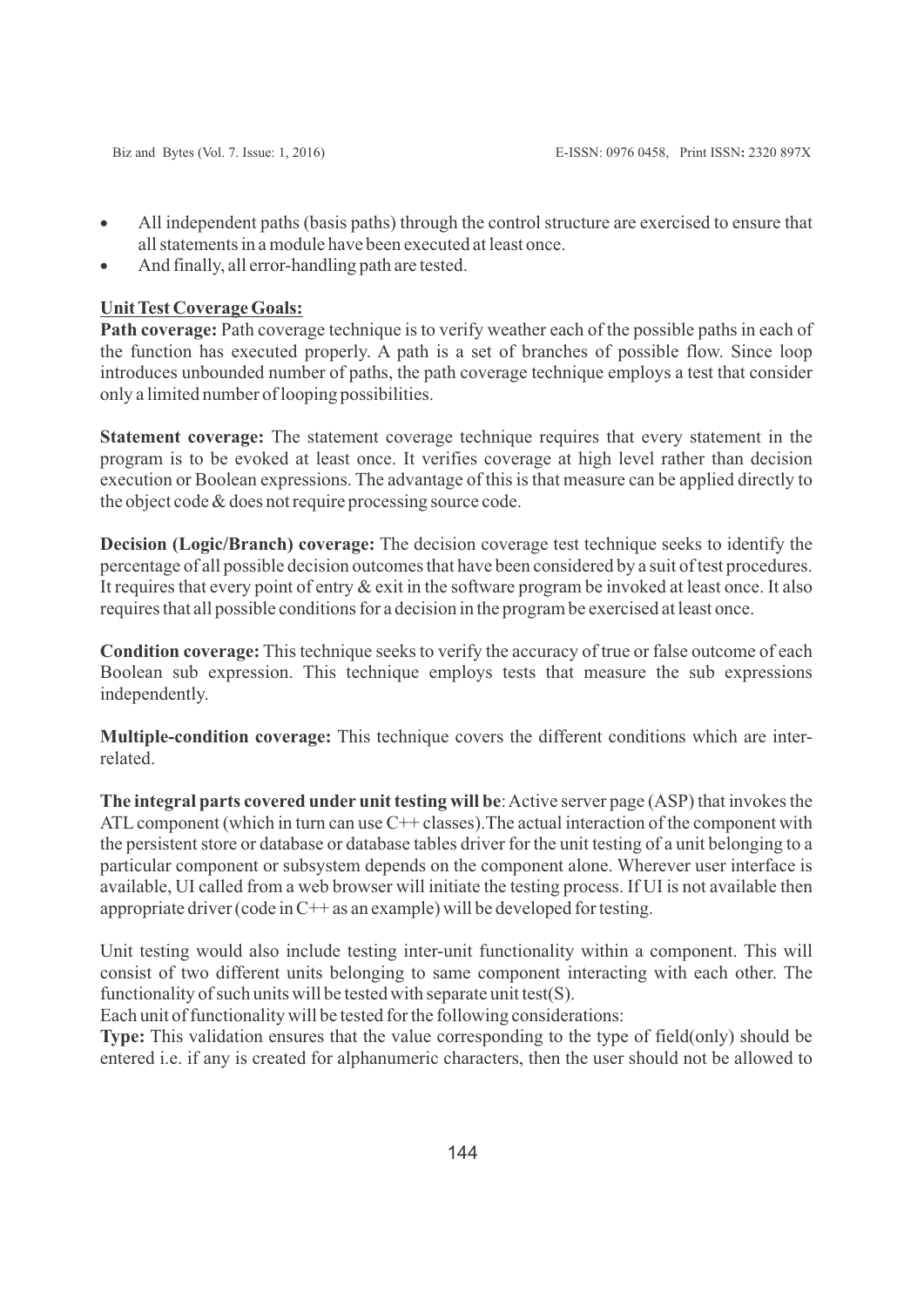input any value other than alphanumeric characters.

**Presence:** This validation ensures all mandatory fields should be present, they should also be mandated by database by making the column NOTNULL.

**Size:** This validation ensures the size limit for a float or variable character string input from the user not to exceed the size allowed by the database for the respective column.

**Validation:**This is for any other business validation that should be applied to a specific field or for a field that is dependent on another field (E.G.: Range validation like body temperature should not exceed 106 degree Celsius), duplicate check etc.

**GUI based:**in case the unit is UI based, GUI related consistency check like font sizes, background color, window sizes, and message & error boxes will be checked.

#### **Integration testing**

After unit testing, modules shall be assembled or integrated to form the complete software package as indicated by the high level design. Integration testing is a systematic technique for verifying the software structure and sequence of execution while conducting test to uncover errors associated with interfacing.

Black-box test case design techniques are the most prevalent during integration, although limited amount of white box texting may be used to ensure coverage of major control paths. Integration testing is sub-divided as follows:

**i) Top-down integration testing:** Top-down integration is an incremental approach for the construction of a program structure. Modules are integrated by moving downward through the hierarchy, beginning with the main control module (main program). Modules subordinate to the main control module are incorporated into the structure either by depth-first approach or by breadth-first approach.

**ii) Bottom-up Integration testing**: Bottom-up integration testing, as its name implies begins construction and testing with atomic modules (i.e., modules at the lowest level in the program structure). Since modules are integrated from bottom up, processing required for modules subordinate to a given level is always available and the need for stubs is eliminated.

**iii) Integration testing forOO projects:**

**Thread Based Testing:**Thread based testing follows an execution thread through object to ensure that classes collaborate correctly. It involves:

Set of class required to respond to one input or even for system are identified. Each thread is integrated and tested individually.

Regression test is applied to ensure that no side effects occurs.

### **Use based testing**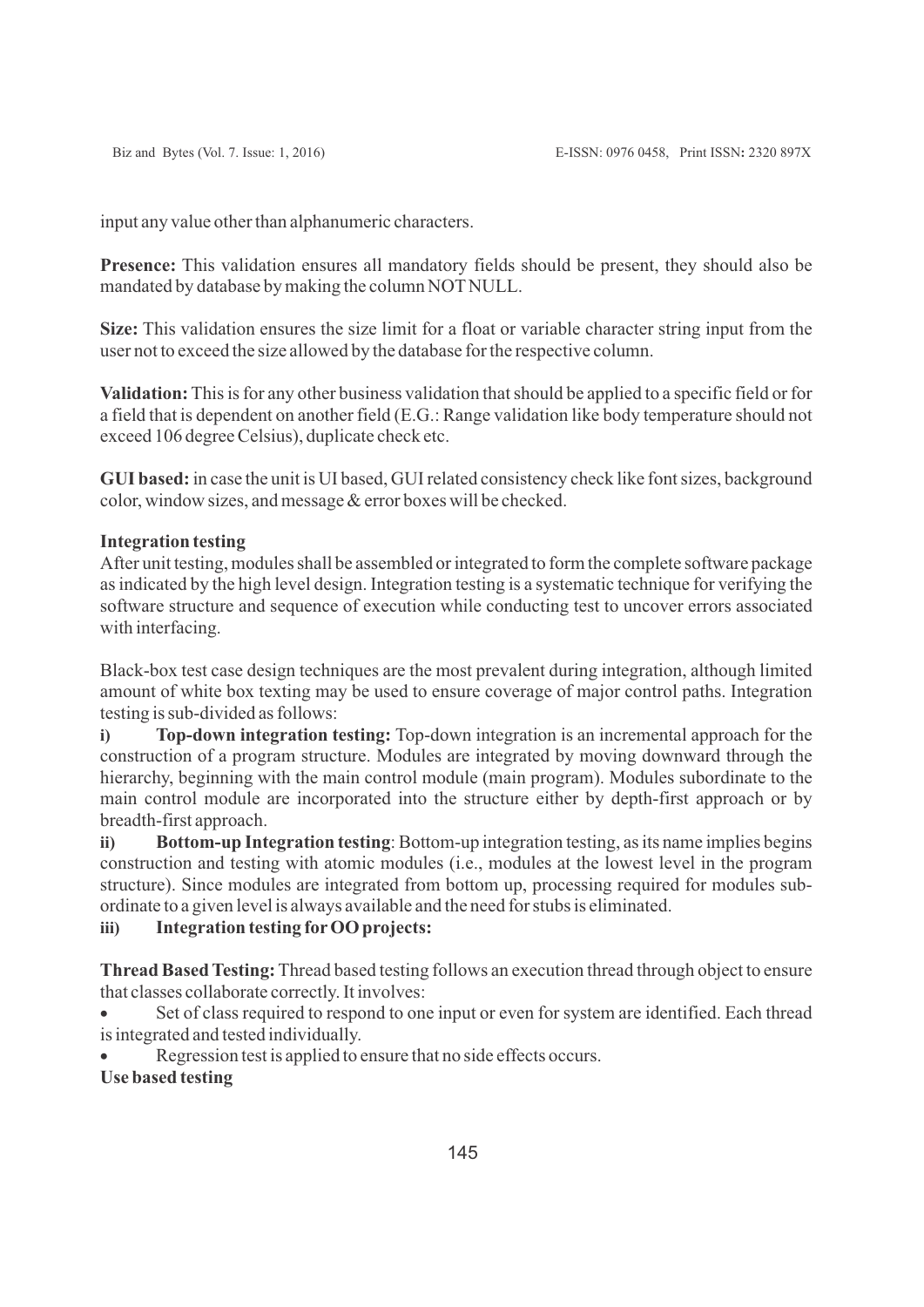Use based testing evaluates the system in layers. The common practice is to employ the use cases to drive the validation process. It involves:

Initially independent classes (i.e., classes that use very few other classes) are integrated and tested.

Followed by the dependent classes that use independent classes. Here dependent classes with a layered approach are used.

Followed by testing next layer of (dependent) classes that use independent classes

This sequence is repeated by adding and testing next layer of dependent classes until entire system is tested.

#### **Integration testing forweb application**

Collaboration diagrams, screen and report layouts are matched to OOAD (object-oriented Analysis and design) and associated class integration test case report is generated.

### **2. System testing**

After the software has been integrated (constructed), sets of high order tests shall be conducted. System testing verifies that all elements mesh properly and the overall system function/performance is achieved. The purpose of system testing is to fully exercise the computerbased system. The aim is to verify all the system elements and validate its conformance against SRS.

#### **Acceptance testing**

When the customize software is built for one customer, a series of acceptance tests are conducted to enable the customer to validate all the requirements. Acceptance tests are conducted at the development site or at the customer site depending upon the requirements and mutually agreed principles. Acceptance testing may be conducted either by the customer depending on the type of project & the contractual agreement. A series of acceptance tests are conducted to enable the customer to validate all requirements as per user requirement document (URD).Alpha and beta (or field) testing are also forms of acceptance testing. Developers or stakeholders of the product often want to get feedback from potential or existing customers in their market before selling the product commercially.

**Alpha Testing**is performed at the developing organization's site.

**Beta testing,** or field testing, is performed by people at their own locations using customer data. Both are performed by potential customers, and not the developer of the product. Acceptance testing assesses the system's readiness for testing, development and use, and is not necessarily the final level of testing. For example, a large-scale system integration test may come after the acceptance test for a system.

**Summary:** The various levels of testing involved in practice are- unit testing that focuses verification effort on the smallest unit of software design. Integration testing that is a systematic